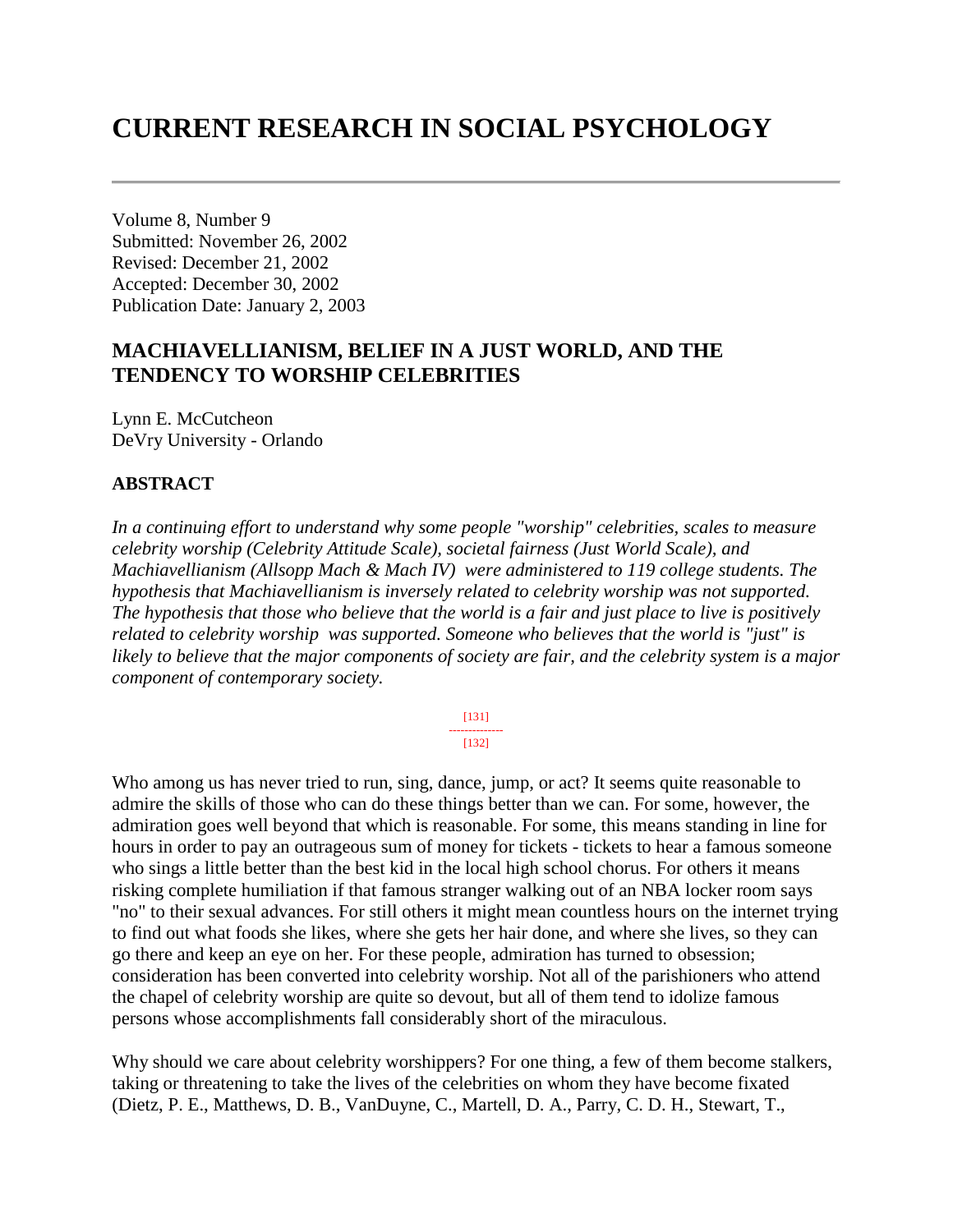Warren, J., & Crowder, J. D., 1991). Secondly, many of the most worshipped celebrities are poor role models for impressionable young people. It is not difficult to find movie stars who moonlight as shoplifters, gun-toting professional athletes (Bianchi, 2002) who double as deadbeat dads, and celebrities who are generally rude or downright abusive (see Giles, pp. 142- 143). Is it possible that some of the poor sportsmanship exhibited by high school athletes has been learned by observing the rude behavior of professional athletes? A third reason is that celebrity worshippers are probably more susceptible than non-worshippers to the claims made by celebrities in commercials, and the inexpert advice they freely offer on talk shows. Most celebrities probably know little more than the average person does about the products they endorse or about knowledge in general. Many celebrities are not college graduates, yet their advice on medical and psychological matters is widely sought by star-struck fans. One can only guess how much money is wasted and how many lives are harmed each year by inexpert advice doled out freely by celebrities.

Recently there has been considerable interest in trying to understand why some people "worship" celebrities. (Maltby & McCutcheon, 2001; Maltby, McCutcheon, Ashe, & Houran, 2001; McCutcheon, Lange, & Houran, 2002). This worshipful attitude seems somewhat puzzling, inasmuch as many celebrities appear to be ordinary people who sing, dance, run or jump a little better than most humans do (see Giles, 2000, p. 25, ff).

A reliable and valid instrument, the *Celebrity Attitude Scale* (CAS), has been developed for the purpose of measuring attitudes toward one's favorite celebrity (McCutcheon, Lange & Houran, 2002). Thus far we have learned that female adolescents who worship celebrities tend to have a poor body image (Maltby, Giles, Barber, & McCutcheon, submitted). Celebrity-worshippers generally tend to score lower on measures of creativity, crystallized intelligence, and critical thinking (McCutcheon, Ashe, Houran, & Maltby, in press). They tend to adopt game-playing and dependent love styles, especially if their favorite celebrity is a fantasy love attraction (McCutcheon, 2002). Furthermore, as measured by the *General Health Questionnaire* (Goldberg & Williams, 1991), celebrity-worshippers tend to have poorer psychological wellbeing (Maltby, McCutcheon, Ashe, & Houran, 2001).

> [132] -------------- [133]

There is still much that we do not know about the personalities of celebrity-worshippers. For example, we do not know how the strength of attitudes toward celebrities relates to beliefs in a just world (BJW). The BJW concept is that of a personality continuum with persons at one pole who believe that the world is filled with injustice, and people at the other who believe that the world is just, and that fairness ultimately prevails (Lerner, 1965). The BJW person believes that good things happen to good people and bad people always get punished (Furnham, 2002). If the world is fair and just for the BJW person, this implies a certain degree of satisfaction with society and its institutions. One of those societal institutions is the system that produces celebrities. The celebrity system gradually emerged from the need to market radio, motion pictures, television, and musical recordings. This system has become firmly entrenched in Western civilization over the last century, gradually replacing the tendency to value persons of substantial achievement. As Boorstin put it, time was "…when a great man appeared, people looked for God's purpose in him; today we look for his press agent" (1961, p. 45). While the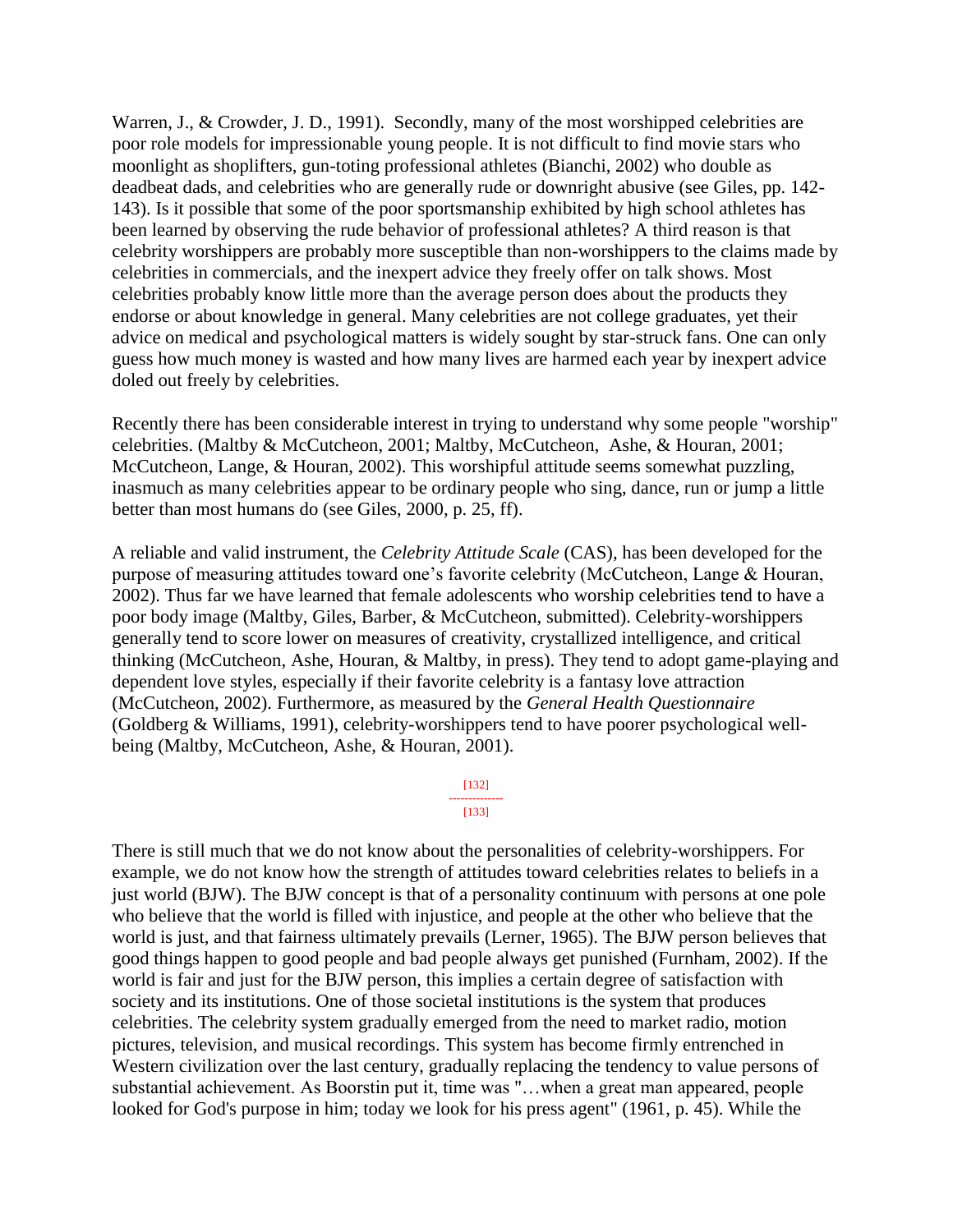celebrity system might seem unfair to Boorstin and other social critics, a BJW person is likely to endorse the system as part of the status quo. Thus it seems reasonable to think that BJWs would be more strongly attached to a favorite celebrity than would non-BJWs.

We also know little about the relationship between celebrity worship and Machiavellianism. Niccolo Machiavelli was a sixteenth century politician whose political philosophy advocated self-interest, deception, manipulation of the public, and a high level of cynicism in dealing with the public. A growing concern about contemporary persons who shared these views prompted Christie and Geis (1970) to develop a scale to measure Machiavellianism. The initial scale underwent various refinements, resulting in *Mach IV*. This version has enjoyed wide usage in spite of its less than satisfactory correlation with social desirability (Christie & Geis, 1970).

More recently, a 10-item alternative to *Mach IV* has been developed by Allsopp, Eysenck, and Eysenck (1991). The "*Allsopp Mach*" appears to measure such aspects of Machiavellianism as being ruthless, getting even with others, the need to be powerful, and the desire to manipulate others. According to a reviewer, the Allsopp Mach has good psychometric properties, but the reviewer recommends converting the "yes – no" response format to Likert-type declarative statements and a "strongly disagree – strongly agree" response format (Mudrack, 2000).

There is some reason to believe that Machiavellianism, however measured, might correlate significantly with scores on the CAS. Machiavellians tend to value power, and devalue interpersonal relationships, preferring to view other people as objects to be manipulated. Machiavellians often have cynical and negative views about other people (Christie & Geis, 1970).

Celebrity-worshippers, by contrast, get involved in parasocial relationships over which they have little control. Their favorite celebrity may not even be aware that they exist. Celebrityworshippers not only have a high regard for their favorite celebrity, but they often express considerable admiration for other celebrities as well (Maltby, Houran, Lange, Ashe, & McCutcheon, 2002; McCutcheon, 2002). Those who greatly admire celebrities are not in a position to manipulate the object of their admiration. Instead, they are vulnerable to the promoters who attempt to market anything related to their favorite celebrity. It is difficult to imagine the Machiavellian, a person described as one who does not accept domination comfortably, a person who endorses statements like "It is safer to trust nobody," trapped in such a vulnerable position (Christie & Geis, 1970, p. 48).

To summarize, I predict that BJWs will tend to express greater amounts of admiration for celebrities than non-BJWs. However, I expect Machiavellians to be less strongly attached to their favorite celebrities than non-Machiavellians.

## **METHOD**

## **Participants**

The participants were 75males (*M* age = 22.55 years,  $SD = 6.4$ ) and 44 females (*M* age = 25.27 years,  $SD = 7.5$ ) from the author's classes at a small, technologically oriented university in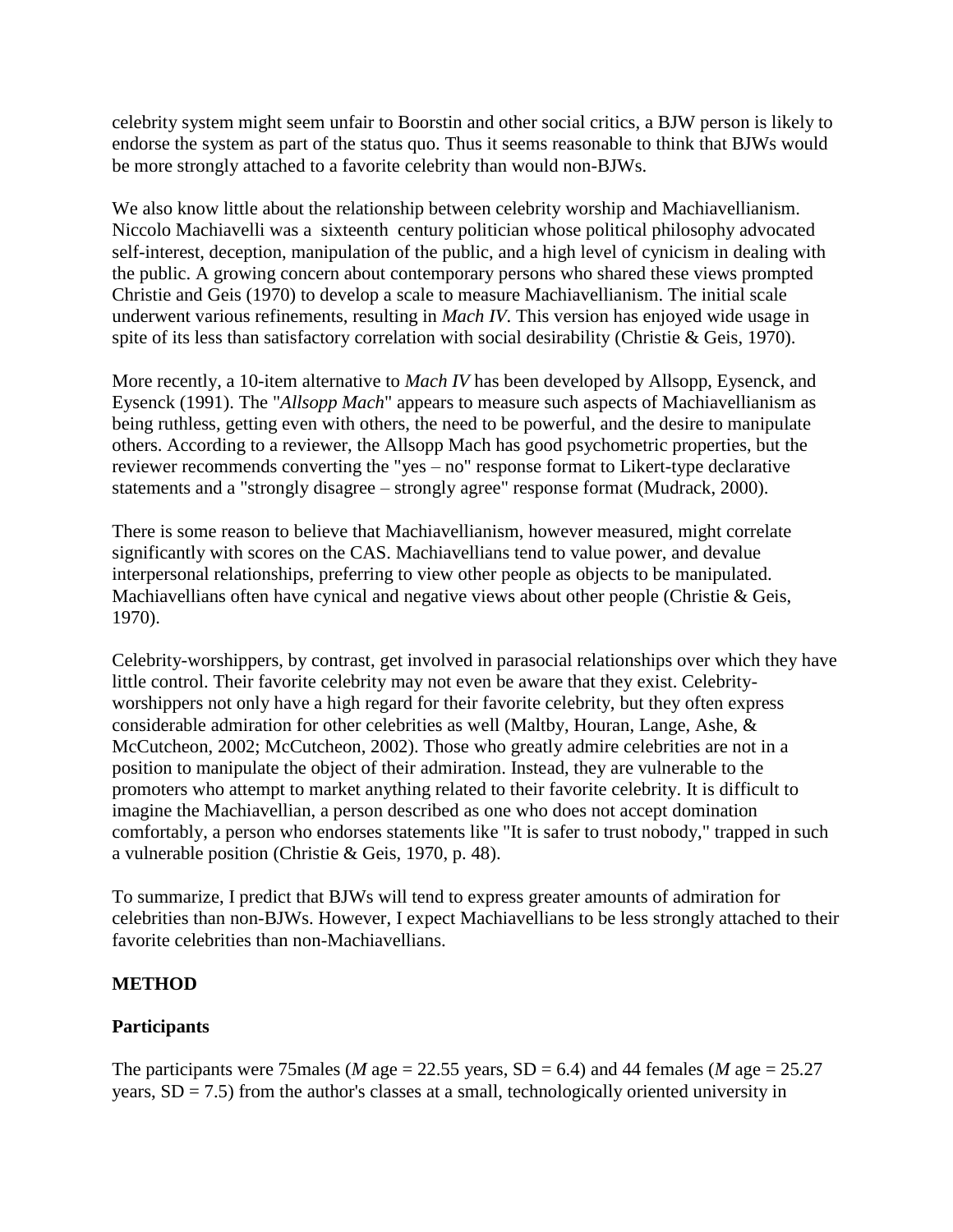Orlando. Their favorite celebrities were likely to be actors (33%), singers (29%), or athletes (27%). Approximately 75% were single, 16% were married, and 8% were divorced. About 55% were currently employed, 28% were unemployed but seeking work, and 14% were unemployed. Participants were awarded five extra credit points for their participation.

> [133] -------------- [134]

#### **Measures**

The *Celebrity Attitude Scale* (CAS) is a 23-item, five-choice, Likert-type scale that has "strongly agree" as a five-point choice and "strongly disagree" as the one-point anchor. All items (examples: "My friends and I like to discuss what my favorite celebrity has done," "I am obsessed by details of my favorite celebrity's life," and "I have frequent thoughts about my favorite celebrity, even when I don't want to") are worded in the positive direction and high scores indicate that the respondent is a celebrity worshipper. The CAS appeared in its entirety as an appendix to a recent article in *Current Research in Social Psychology* (McCutcheon & Maltby, 2002). Previous studies have shown high internal reliability, as indicated by Cronbach's alpha (Maltby, McCutcheon, Ashe, & Houran, 2001; McCutcheon & Maltby, 2002), as well as correlations between the CAS and several other measures that testify to the validity of the CAS (Maltby, Houran, Lange, Ashe, & McCutcheon, 2001; McCutcheon, 2002).

The *Just World Scale* (JWS) is a 20-item, six-choice, Likert-type scale that has "strongly agree" (5 points) at one pole and "strongly disagree" (zero points) at the other ( Rubin & Peplau, 1975). Nine of the items are reverse-scored (examples: "Many people suffer through absolutely no fault of their own," and "It is often impossible for a person to receive a fair trial in the USA"); the others are scored in the positive direction (examples: "Crime doesn't pay," and "People who meet with misfortune have often brought it on themselves" ). High scorers (BJWs) are those who believe that the world is basically fair and just. Some studies have confirmed that the JWS has marginal (Couch, 1998) to adequate (Rubin & Peplau, 1975) internal reliability. Scores on JWS have been shown to correlate negatively with the number of times one had experienced age, sex, and religious discrimination, as predicted (Lipkus & Siegler, 1993). Also, men who scored high on the JWS were more negative toward rape victims than men who had low JWS scores (Kleinke & Meyer, 1990).

The *Mach IV* is a 20-item, six-choice, Likert-type scale with "agree strongly" anchoring the upper end and "disagree strongly" at the lower end. Half of the items are reverse-scored (examples: "Most people are basically good and kind," and "Most people who get ahead in the world lead clean, moral lives"). The others are scored in the positive direction (examples: "It is wise to flatter important people," and "Never tell anyone the real reason you did something unless it is useful to do so"). High scores suggest that the respondent agrees with the Machiavellian philosophy of deception, manipulation, and cool detachment from others. Splithalf reliabilities based on several samples averaged .79 (Wrightsman, 1991). There are numerous studies that provide validation for this instrument or for its first cousin, *Mach V*, which contains the same items in a forced-choice format. For example, young people who liked heavy metal music tended to score high on *Mach IV*, a finding consistent with heavy metal lyrical themes, which many would judge to be cynical, amoral, and manipulative (Hansen & Hansen, 1991).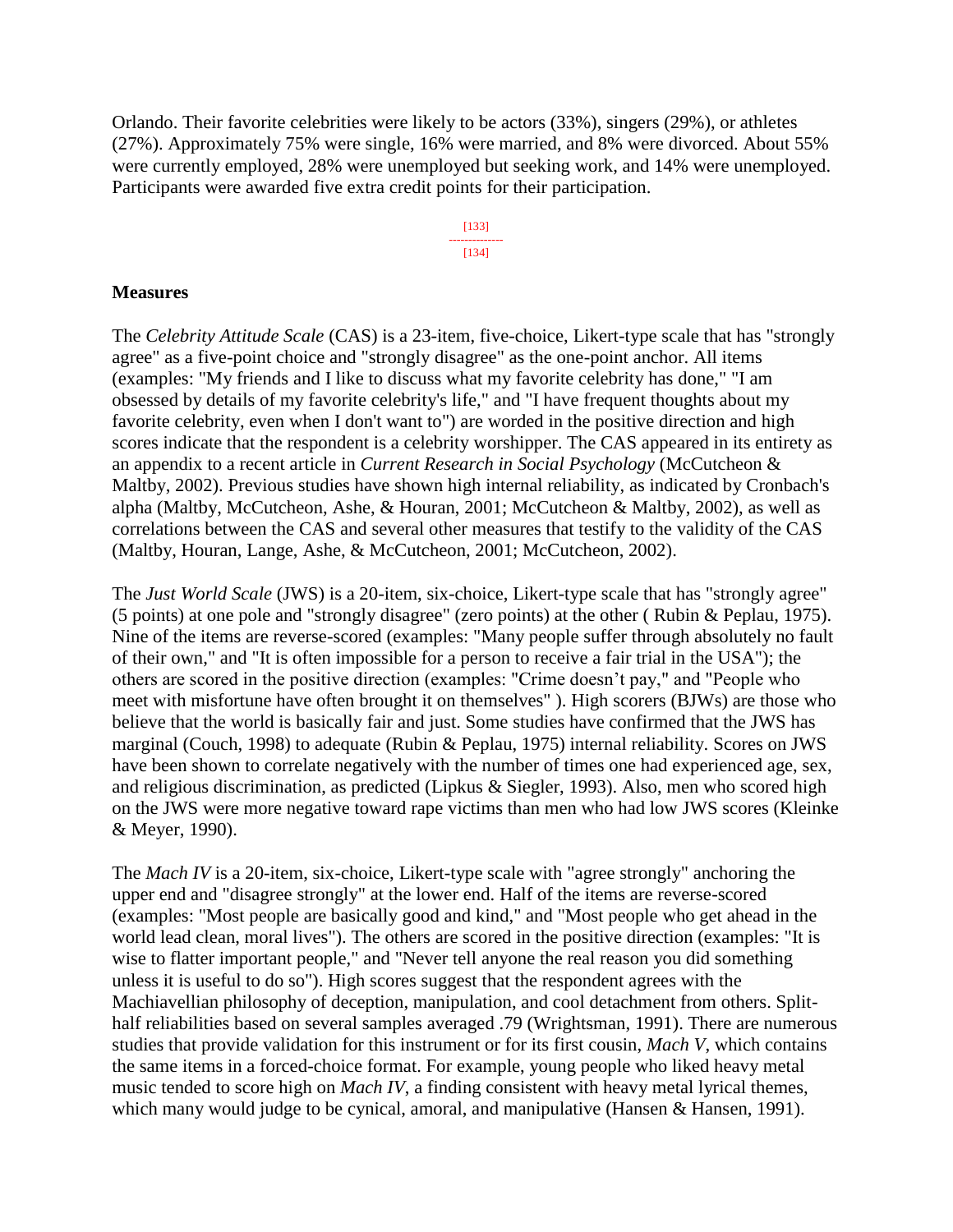Another study revealed that high scorers on *Mach V* tended to use deceit in their attempt to influence others more frequently than those who obtained low scores (Grams & Rogers, 1990).

The ten-item scale used to measure Machiavellianism emerged from factor analysis of a larger number of items (Allsopp, Eysenck, & Eysenck, 1991), and the suggestion to use a Likert-type format (Mudrack, 2000). "Strongly agree" (5 points) anchors the high end and "strongly disagree" (zero points) anchors the lower. One item is reverse-scored ("I would prefer to be humble and honest rather than important and dishonest"). The others are scored in the positive direction (examples: "I enjoy manipulating people," "I would be prepared to deceive someone completely if it was to my advantage to do so," and "I would be prepared to 'walk all over people' to get what I want"). High scores indicate a belief in a Machiavellian style. Internal reliability, as measured by Cronbach's alpha, is adequate (Mudrack & Mason, 1995a). High Machs, as measured by both *Mach IV* and the *Allsopp Mach*, were likely to endorse ethically dubious behaviors in the workplace (Mudrack & Mason, 1995b), and were more likely than low Machs to be "suspicious of the merits of corporate responsibility" (Mudrack & Mason, 1995a, p. 196).

### **Procedure**

The measures described above were presented to participants in a variety of orders to reduce the probability of a systematic order effect. Participants filled out the measures in a quiet environment supervised either by the author or personnel from the university testing center. No one who actually began to fill out the scales declined to participate, but about a dozen persons who had agreed to participate failed to show up at the designated time and place. Participants were debriefed by a written report explaining the purpose and results of the study.

> [134] -------------- [135]

## **RESULTS AND DISCUSSION**

The means, standard deviations, and alpha coefficients for all measures used in the study can be found in Table 1. Table 2 presents the correlations between measures. The means and standard deviations for the CAS, JWS, and *Mach IV* are comparable to those obtained in previous studies. The mean score for the Allsopp Mach was lower than expected. *Allsopp Mach* scores for females (mean = 12.30,  $SD = 9.2$ ) were significantly lower than scores (mean = 18.43,  $SD = 10.5$ ) for males, using a *t* test for unequal variances ( $t$  100.28 = 3.33,  $p < .001$ ). Correlations comparing CAS with *Allsopp Mach* were done separately for males and females. Neither was significant at .05, with .22 for females being the stronger of the two. Means and standard deviations for males and females did not even approach significance on the other measures, so scores were collapsed for the analyses seen in Table 2. The correlation between the two measures of Machiavellianism (.55, *p* <.0001) was comparable to the .60 obtained by Mudrack and Mason (1995b). The correlation between JWS and Mach IV  $(r = -0.29)$  was comparable to that  $(r = -0.31)$  obtained by Ahmed and Stewart (1985).

#### **Table 1. Descriptive Statistics for the Measures Used**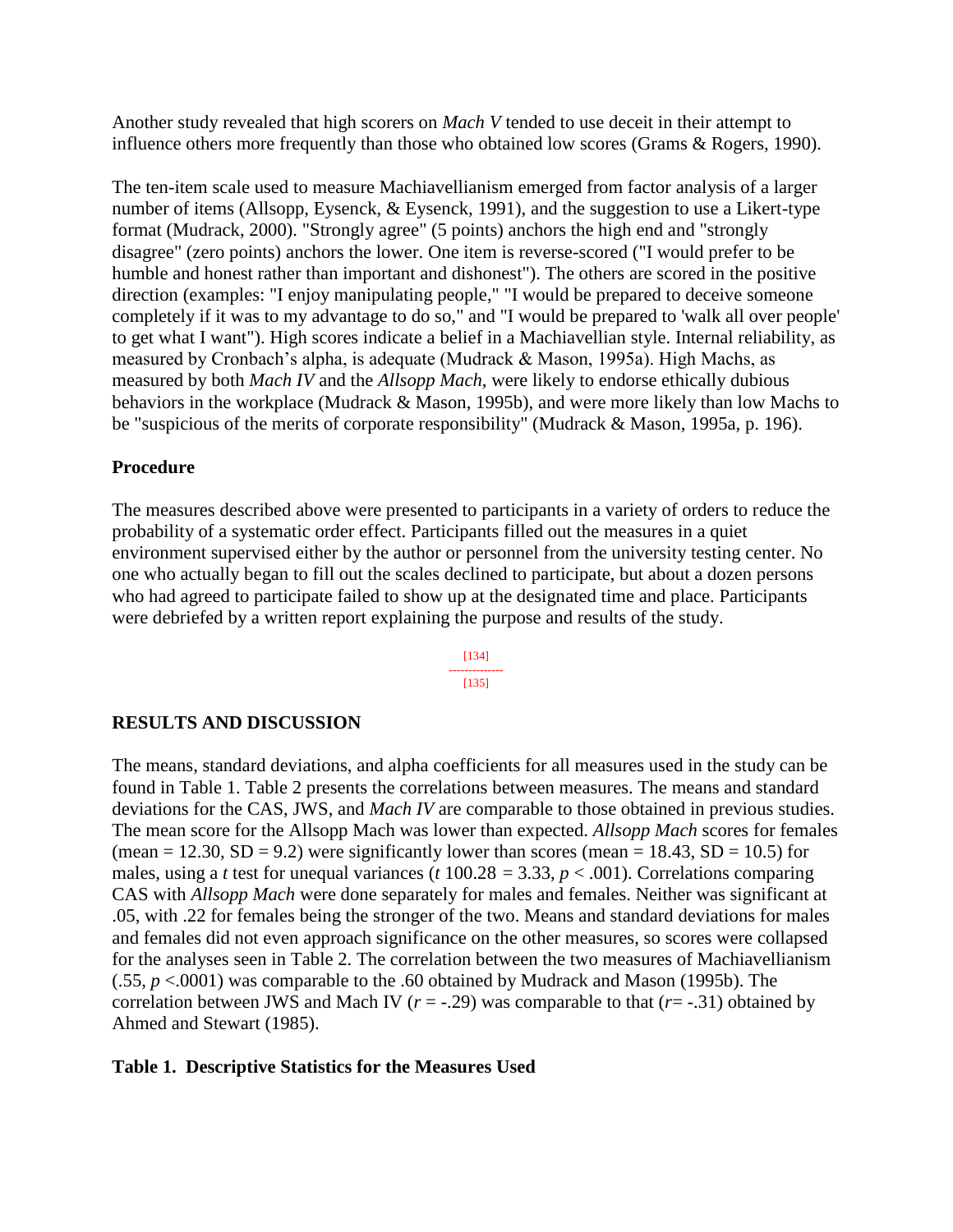| Measure    | Female | Male Mean | <b>Total Mean</b> | <b>SD</b> | Alpha |
|------------|--------|-----------|-------------------|-----------|-------|
|            | Mean   |           |                   |           |       |
| CAS        | 50.86  | 52.33     | 51.79             | 13.92     | .90   |
| <b>JWS</b> | 49.05  | 49.51     | 49.34             | 9.37      | .60   |
| Mach IV    | 69.32  | 72.95     | 71.61             | 13.88     | .66   |
| Allsopp    | 12.30  | 18.43     | 16.16             | 10.44     | .88   |
| Mach       |        |           |                   |           |       |

Parenthetically it should be noted that the *Allsopp Mach* performed well versus the *Mach IV*, at least as far as internal consistency is concerned. An analysis of the *Mach IV* items revealed that the removal of items 3, 8, and 13 would have improved the internal reliability of the scale somewhat

|  |  | Table 2. Zero-order Correlations Between All Measures Used |  |
|--|--|------------------------------------------------------------|--|
|  |  |                                                            |  |

|                 | CAS | <b>JWS</b> | Mach IV | `Allsopp |
|-----------------|-----|------------|---------|----------|
|                 |     |            |         | Mach     |
| CAS             |     | $.23*$     | $-.13$  | .12      |
| <b>JWS</b>      |     |            | $-.29$  | $-.05$   |
| Mach IV         |     |            |         | .55      |
| Allsopp<br>Mach |     |            |         |          |
|                 |     |            |         |          |

## $* p < .01$

Scores on the CAS did not correlate significantly with scores on either of the two Machiavellian measures. A set of post hoc correlations was computed between the CAS and each of the items on both of the two measures of Machiavellianism. Because of the large number (30) of correlations caution must be used in interpreting the results. The best single item was *Allsopp Mach* item seven, "I agree that the most important thing in life is winning" ( $r$  117 = .28,  $p$  < .002). This suggests that future research might focus on the relationship between hypercompetitiveness and attitudes toward a favorite celebrity. Such a scale as the one developed by Ryckman, Hammer, Kaczor, and Gold (1990) might serve as a useful tool toward that end.

The prediction about the relationship between the CAS and the JWS was supported. Those who believed that the world is "just" did tend to have stronger positive feelings about their favorite celebrity; the correlation coefficient  $(.23, p < .01)$  reached significance, although it did not account for a great deal of variance. It seems reasonable to think that those who believe that the society we live in is a fair place to live would also tend to believe that the major components of that society are reasonably fair, also. To a certain extent the endorsement of a celebrity is the endorsement of the fair and just society that produced that celebrity.

> [135] -------------- [136]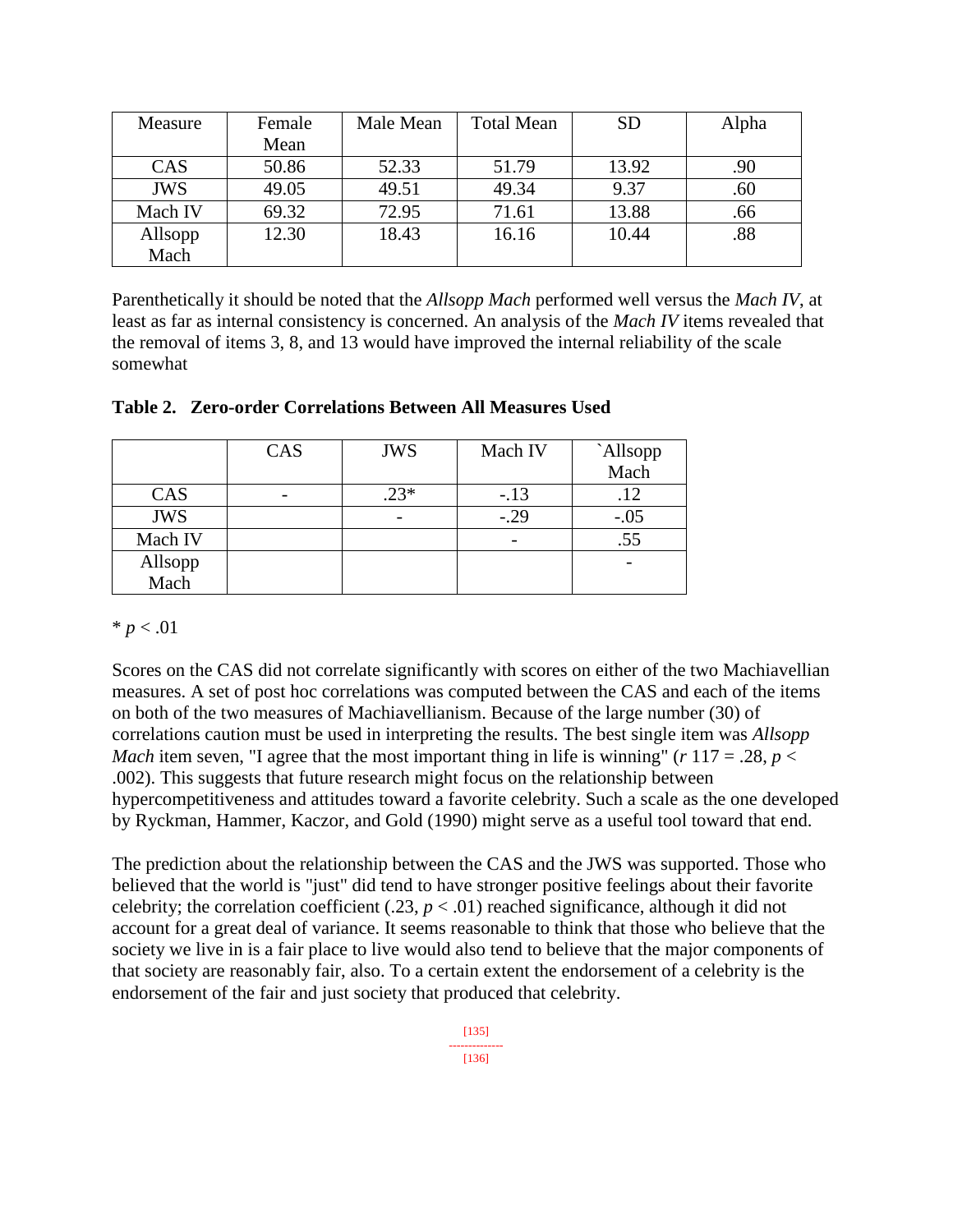An alternative explanation centers around the concept of fantasy. Are celebrity worshippers immersed in a fantasy world where the worshipper becomes joined with the celebrity? Giles (2000) has suggested that many worshippers have a strong desire (fantasy?) to become celebrities themselves. Is it possible that BJWs are fantasizing a little when they endorse statements suggesting that the world is fair and everyone gets what they deserve?

#### **REFERENCES**

Allsopp, J., Eysenck, H. J., & Eysenck, S. B. G. (1991). Machiavellianism as a component in psychoticism and extraversion. *Personality and Individual Differences*, *12*, 29-41.

Ahmed, S. M. S., & Stewart, R. A. C. (1985). Factor analytical and correlational study of *Just World Scale*. *Perceptual and Motor Skills*, *60*, 135-140.

Bianchi, M. (2002, Feb. 24). No necessity for athletes to pack heat. *Orlando Sentinel*, p. F1; F9.

Boorstin, D. J. (1961). *The image: A guide to pseudo-events in America*. New York: Harper & Row.

Christie, R., & Geis, F. L. (1970). *Studies in Machiavellianism*. New York: Academic Press.

Couch, J. V. (1998). Another psychometric evaluation of the just world scale. *Psychological Reports*, *82*, 1283-1286.

Dietz, P. E., Matthews, D. B., VanDuyne, C., Martell, D. A. , Parry, C. D. H., Stewart, T., Warren, J., & Crowder, J. D. (1991). Threatening and otherwise inappropriate letters to Hollywood celebrities. *Journal of Forensic Sciences, 36*, 185-209.

Furnham, A. (2002). Belief in a just world: Research progress over the past decade. *Personality and Individual Differences, 32*, 1-23.

Giles, D. (2000). *Illusions of immortality: A psychology of fans and celebrity*. New York: St. Martin's Press.

Goldberg, D., & Williams, P. (1991). *A user's guide to the general health questionnaire*. London: NFER Nelson.

Grams, L. C., & Rogers, R. W. (1990). Power and personality: Effects of Machiavellianism, need for approval, and motivation on use of influence tactics. *Journal of General Psychology, 117*, 71-82.

Hansen, C. H., & Hansen, R. D. (1991). Constructing personality and social reality through music: Individual differences among fans. *Journal of Broadcasting & Electronic Media, 35*, 335- 350.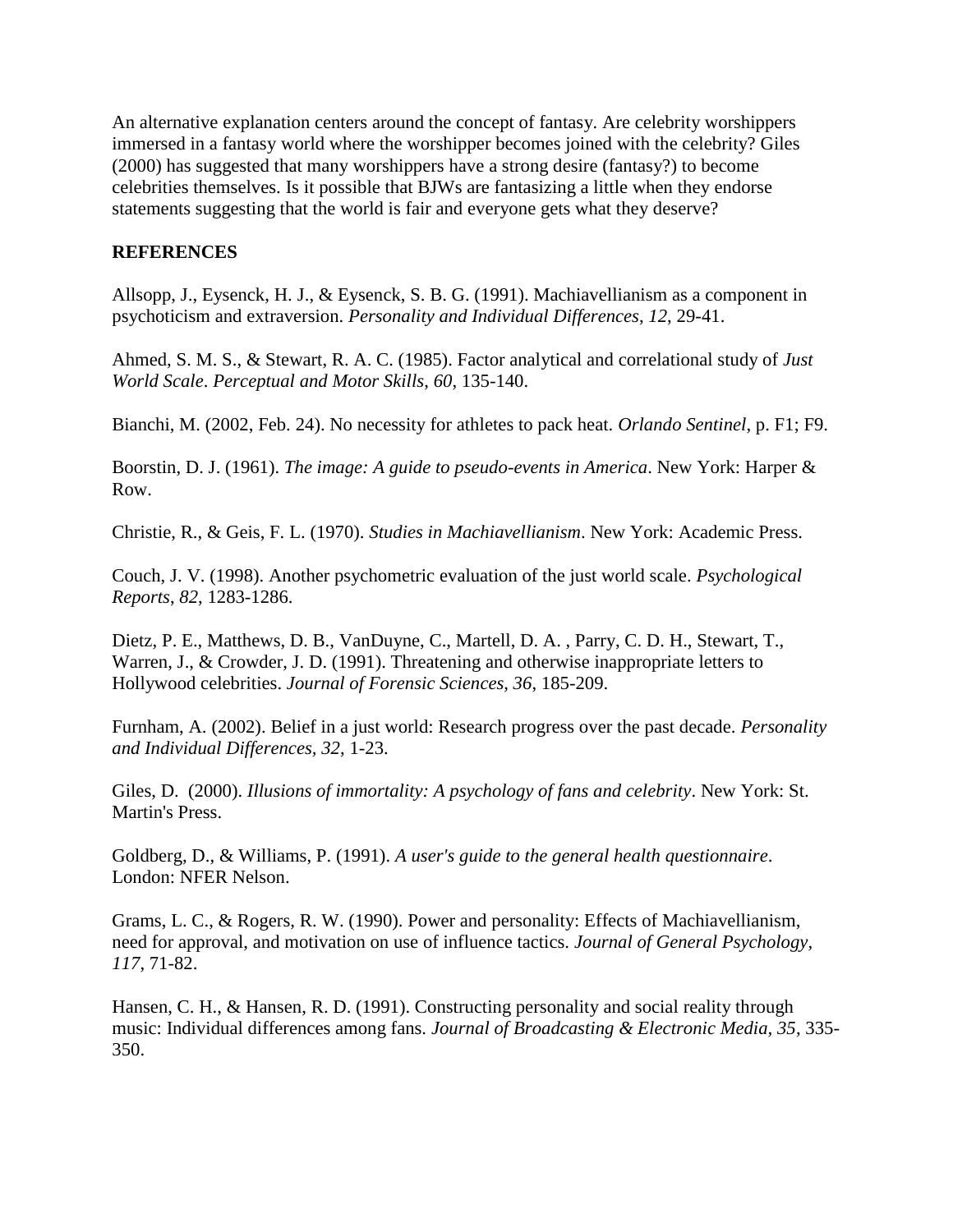Klienke, C. L., & Meyer, C. (1990). Evaluation of rape victim by men and women with high and low belief in a just world. *Psychology of Women Quarterly, 14*, 343-353.

Lerner, M. (1965). Evaluation of performance as a function of performer's reward and attractiveness. *Journal of Personality and Social Psychology, 1*, 355-360.

> [136] -------------- [137]

Lipkus. I. M., & Siegler, I. C. (1993). The belief in a just world and perceptions of discrimination. *The Journal of Psychology, 12*, 465-474.

Maltby, J., Giles, D. C., Barber, L., & McCutcheon, L. E. (submitted). Intense-personal celebrity worship and body image: Evidence of a link among female adolescents.

Maltby, J., Houran, J., Lange, R., Ashe, D., & McCutcheon, L. E. (2002). Thou shalt worship no other gods -unless they are celebrities: the relationship between celebrity worship and religious orientation. *Personality and Individual Differences, 32*, 1157-1172.

Maltby, J., & McCutcheon, L. E. (2001). Correlations between scores on attitudes toward celebrities and authoritarianism. *Psychological Reports, 88*, 979-980.

Maltby, J., McCutcheon, L. E., Ashe, D. D., & Houran, J. (2001). The self-reported psychological well-being of celebrity worshippers. *North American Journal of Psychology, 3*, 444-452.

McCutcheon, L. E. (2002). Are parasocial relationship styles reflected in love styles? *Current Research in Social Psychology, 7*, (6), 82-94. [on-line]. Available: [http://www.uiowa.edu/~grpproc/crisp.](http://www.uiowa.edu/~grpproc/crisp)

McCutcheon, L. E., Ashe, D. D., Houran, J., & Maltby, J. (in press). Cognition and the tendency to worship celebrities. *Journal of Psychology.*

McCutcheon, L. E., Lange, R., & Houran, J. (2002). Conceptualization and measurement of celebrity worship. *British Journal of Psychology, 93*, 67-87.

McCutcheon, L. E., & Maltby, J. (2002). Personality attributions about individuals high and low in the tendency to worship celebrities. *Current Research in Social Psychology, 7*, 325-338. [online]. Available: [http://www.uiowa.edu/~grpproc/crisp.](http://www.uiowa.edu/~grpproc/crisp)

Mudrack, P. E. (2000). Machiavellianism scale. In J. Maltby, C. A. Lewis, & A. Hill (Eds.), *Commissioned Reviews of 250 Psychological Tests*. Lewiston, NY: Edwin Mellen Press.

Mudrack, P. E., & Mason, E. S. (1995a). Extending the Machiavellianism construct: A brief measure and some unexplored relationships. *Journal of Social Behavior and Personality, 10*, 187-200.